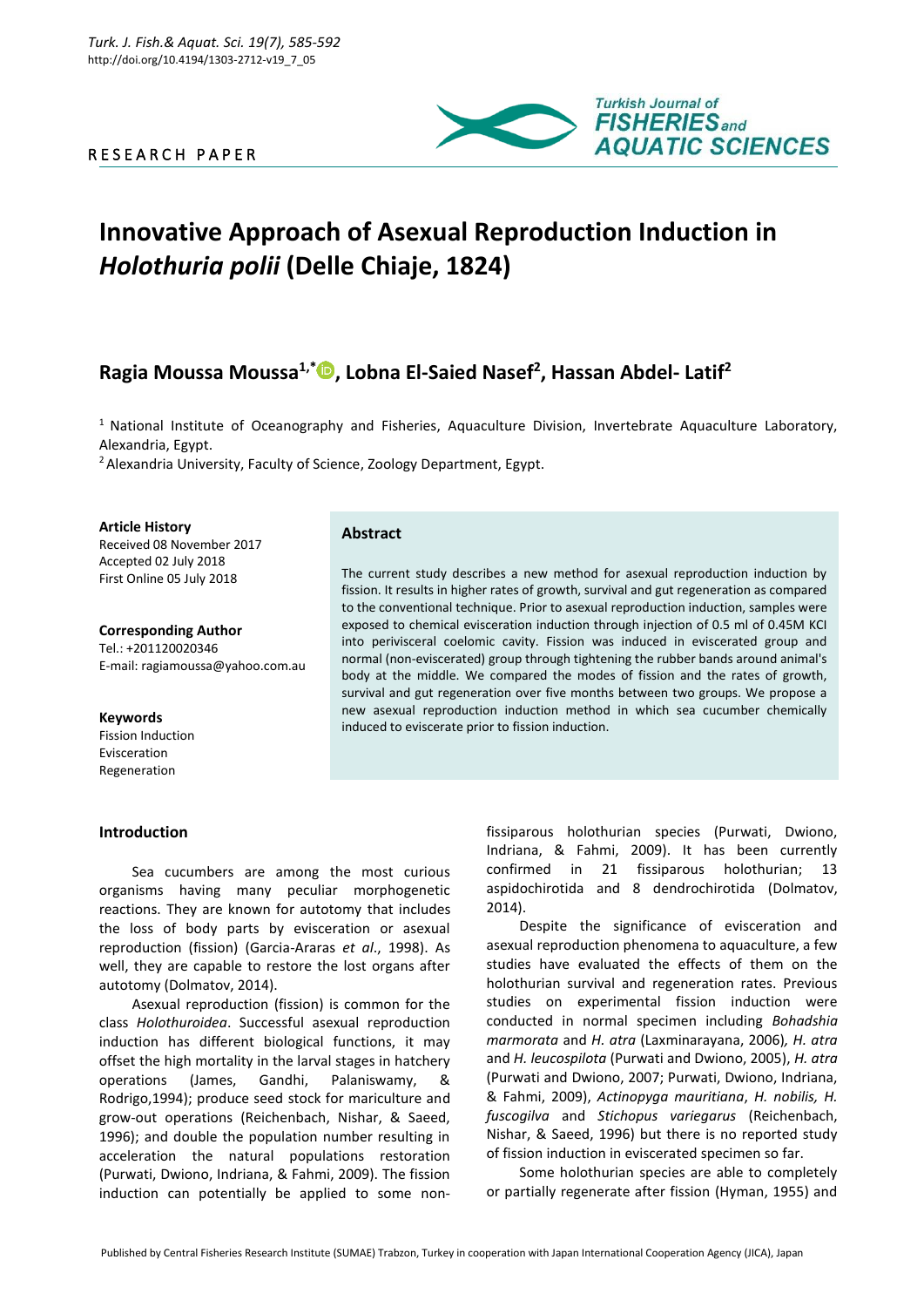evisceration (Garcı´a-Arrara´s and Greenberg, 2001). Knowledge of gut regeneration is necessary in particular for the holothurian culture as the information will provide the suitable time for feeding the regenerated individuals and the optimum releasing time to their natural habitats as suggested by Purwati and Dwiono (2007).

*Holothuria polii* is considered as the most common Mediterranean species among the targeted and overexploited sea cucumber species (Aydin and Erkan, 2015; Aydin, 2016) as well in Egyptian sea cucumber fishery. In Egypt, it was started in the Red Sea since 1990s (Lawrence *et al*., 2004). After depletion of commercially valuable sea cucumber stocks in many Red Sea areas as a result of over-exploitation, the holothurian fishery exploitation was directed to Egyptian Mediterranean Sea in 2000s (Abdel Razek, Abdel Rahman, Mona, El-Gamal, & Moussa, 2012). To counteract the expected damage and negative impacts of over-exploitation, necessary actions should be taken for sustainable development through restocking strategies and farming projects (Toscano and Cirino, 2018). Therefore, the present work evaluates for the first time the effect of chemical evisceration induction prior to inducing fission in enhancing the survival, regeneration and growth of the fissoned parts to be used for aquaculture and restocking strategies.

#### **Materials and Methods**

#### **Samples Collection and Maintenance**

Samples of adult *Holothuria polii* were collected through scuba diving at depth ranged from 5 to 12 m from Abu-Qir Bay (31.331° N, 30.0744° E), Alexandria, Egypt. The Abu-Qīr Bay is a spacious bay on the Mediterranean Sea, it is bounded to the northeast by the Rosetta mouth of the Nile. Samples collection was done in the morning and transported in plastic containers within two hours to the Invertebrate Aquaculture Laboratory in National Institute of Oceanography and Fisheries, Alexandria**.**

A number of 210 *H. polii* samples was collected and maintained in 300L fiberglass tanks with a thin layer of fine sand on the bottom. The tanks filled with aerated sea-water of 38 ppt and ambient temperature of 23±1°C. The water of the tanks was changed once daily. Before conducting experiments, samples were allowed to adapt for one week to the new environment. For each sample, total length (TL) was measured to the nearest 0.01 cm. Also, total wet weight (TW) was recorded with a digital electric balance to an accuracy of 0.01 g.

# **Induction of Asexual Reproduction in Eviscerated (EV) and Non-eviscerated (NEV) Samples**

Samples were divided into three groups, control

(30 samples), EV (90 samples), and NEV (90 samples) groups. Samples of the eviscerated group (EV) were induced to eviscerate by injection of 0.5 ml of 0.45M KCI into the perivisceral coelomic cavity as described by Byrne (1985)*.* Samples of the non-eviscerated group (NEV) were not exposed to any treatment. Asexual reproduction "fission" was induced in both groups through tightening the rubber bands around animal's body in the middle. The daily check was done for rubber bands to be replaced if needed. Both of control, EV, and NEV were reared in small glass tanks filled with slowly aerated seawater. The water of the tanks was changed twice daily. No food addition was applied. The number of divided, undivided and dead samples was reported daily in each group. The percentages of fission rate were calculated as follow:

#### Fission Rate=D/N×100

Where,

D=number of divided samples

N=total number of samples

Survival rate was calculated as reported by Reichenbach and Holloway (1995) as follow:

Survival Rate=[(A+P)/2T]×100

Where,

A+P=number of the anterior parts (A) and posterior parts (P)

T=total number of specimens that had undergone fission

#### **Survival, Growth and Gut Regeneration**

After fission induction and wound healing period, divided parts were collected and hanged in nets in the open sea for five months. Temperature and pH were measured daily using multi-parameter "EXTECH" EC500. The rates of growth, and survival were weekly recorded. Dissection was performed weekly to follow the gut regeneration.

#### **Data Analysis**

Data were analyzed using IBM SPSS software package version 20.0. Quantitative data were described using mean and standard deviation for normally distributed data. Comparisons between NEV and EV groups were done using independent t-test while results of fission and survival rates were analyzed by Ftest (ANOVA) and compared using Post Hoc test (LSD).

#### **Results**

#### **Description of Fission Process**

Induced fission samples were ranged from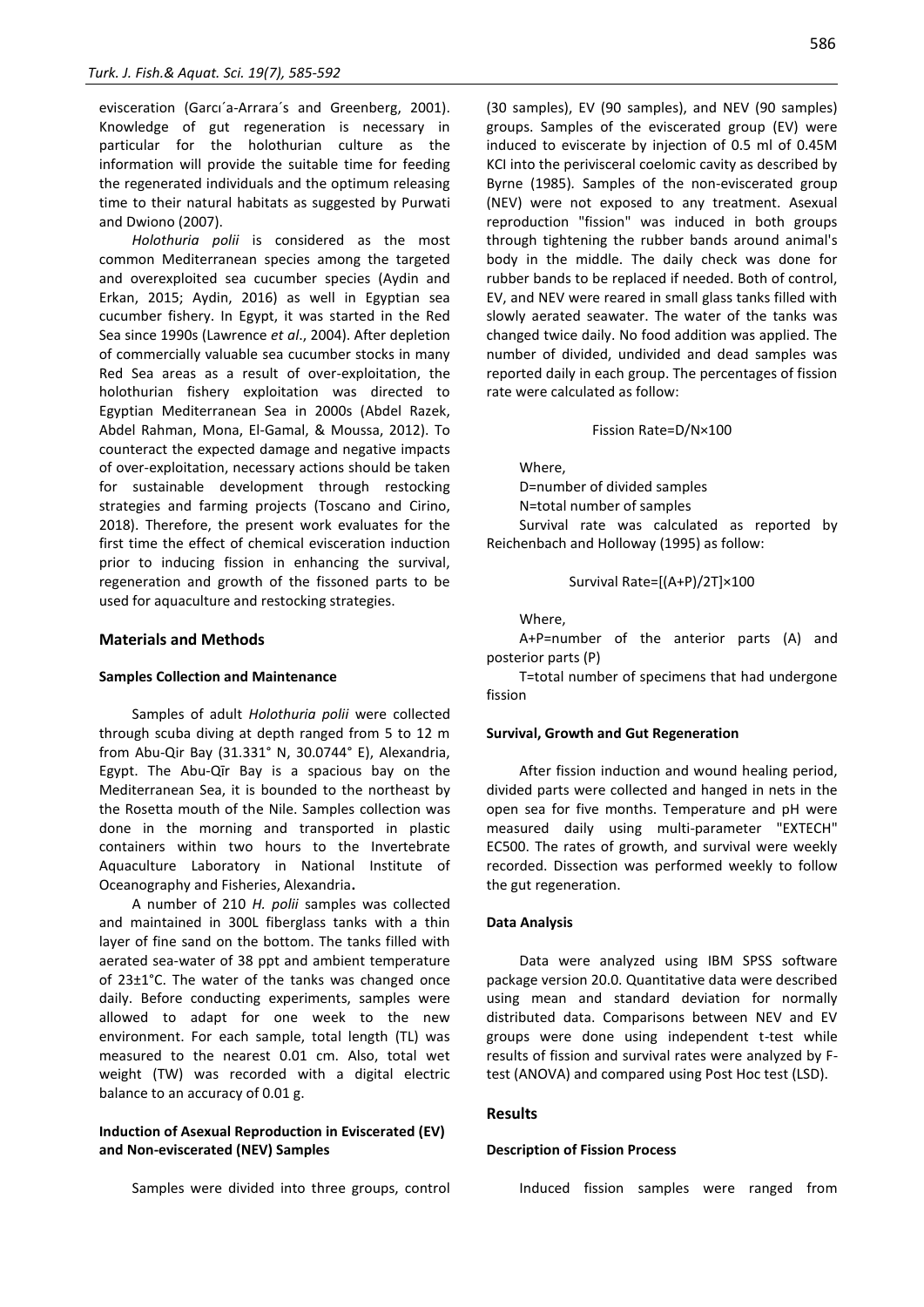

**Figure 1.** Fission rate of *Holothuria poli* in non-eviscerated (NEV) and eviscerated groups (EV).

| Part | Day | Survival rate (%) |                 |          |          |
|------|-----|-------------------|-----------------|----------|----------|
|      |     | Non-eviscerated   | Eviscerated     |          | р        |
| A    |     | $100.0 \pm 0.0$   | $100.0 \pm 0.0$ | ٠        | ۰        |
|      | 3   | $81.0 \pm 7.55$   | $100.0 \pm 0.0$ | $4.359*$ | $0.012*$ |
|      | 4   | $72.0 \pm 3.61$   | 87.0±4.58       | 4.456*   | $0.011*$ |
|      | 5   | $63.0 \pm 4.58$   | $76.0 \pm 7.0$  | 2.691    | 0.055    |
|      | 6   | $57.67 \pm 8.50$  | $63.0 \pm 5.0$  | 0.936    | 0.402    |
| P    |     | $100.0 \pm 0.0$   | $100.0 \pm 0.0$ | ۰.       | ٠        |
|      | 3   | $93.0 \pm 4.0$    | $100.0 \pm 0.0$ | $3.031*$ | $0.039*$ |
|      | 4   | $81.0 \pm 4.58$   | $92.0 \pm 3.6$  | $3.267*$ | $0.031*$ |
|      | 5   | $74.0 \pm 5.29$   | $89.0 \pm 6.0$  | $3.248*$ | $0.031*$ |
|      | 6   | $70.0 \pm 3.61$   | $85.0 \pm 7.0$  | $3.300*$ | $0.030*$ |

**Table 1.** Survival rate ± SD of *Holothuria poli* anterior part (A) and posterior part (P) resulted from fission induction in noneviscerated (NEV) and eviscerated groups (EV)

t: Student t-test for comparing between non eviscerated and eviscerated group

\*: Statistically significant at P≤ 0.05

29.7±1.2 to 49.28±1.9 g TW and 6 to 10.8 cm TL. Samples remained nearly stationary for little time on the glass tank floor, and then get swelling at posterior parts. Both A and P parts stretched and then separated. Divided parts were only connected to each other via the gut. The fission process lasted 5 days. After separation of A and P parts, the wounds healed and closed after 2-3 days. The fission process was the same in both NEV and EV except for the connection of two parts with gut; in EV, two parts were split after stretching and rotation.

#### **Fission Rate**

The fission rate was significantly increased by time within NEV (F=93.3) and EV (F=129.669). At the fifth day of the trial, fission was successful in 85%, and 91% of NEV and EV samples, respectively. The fission rate showed no significant difference between EV and NEV (Figure 1). On the other hand, no fission was observed in control group within the same period.

There was no recorded mortality of both A and P parts in EV and NEV until the 2<sup>nd</sup> and 3<sup>rd</sup> day of NEV and EV, respectively. Afterward, the survival rates decreased gradually until the  $5<sup>th</sup>$  day. The survival rates of A in EV was significantly higher than those in NEV in 3 rd day (*P*=0.012) and 4th day (*P*=0.011) (Table 1). Irrespective of survival rates of A and P parts, the survival rates were significantly declined by time in both NEV (F=25.96) and EV (F=13.61). By comparing the survival rates of NEV and EV, it was noticed that survival rates of EV were significantly higher than those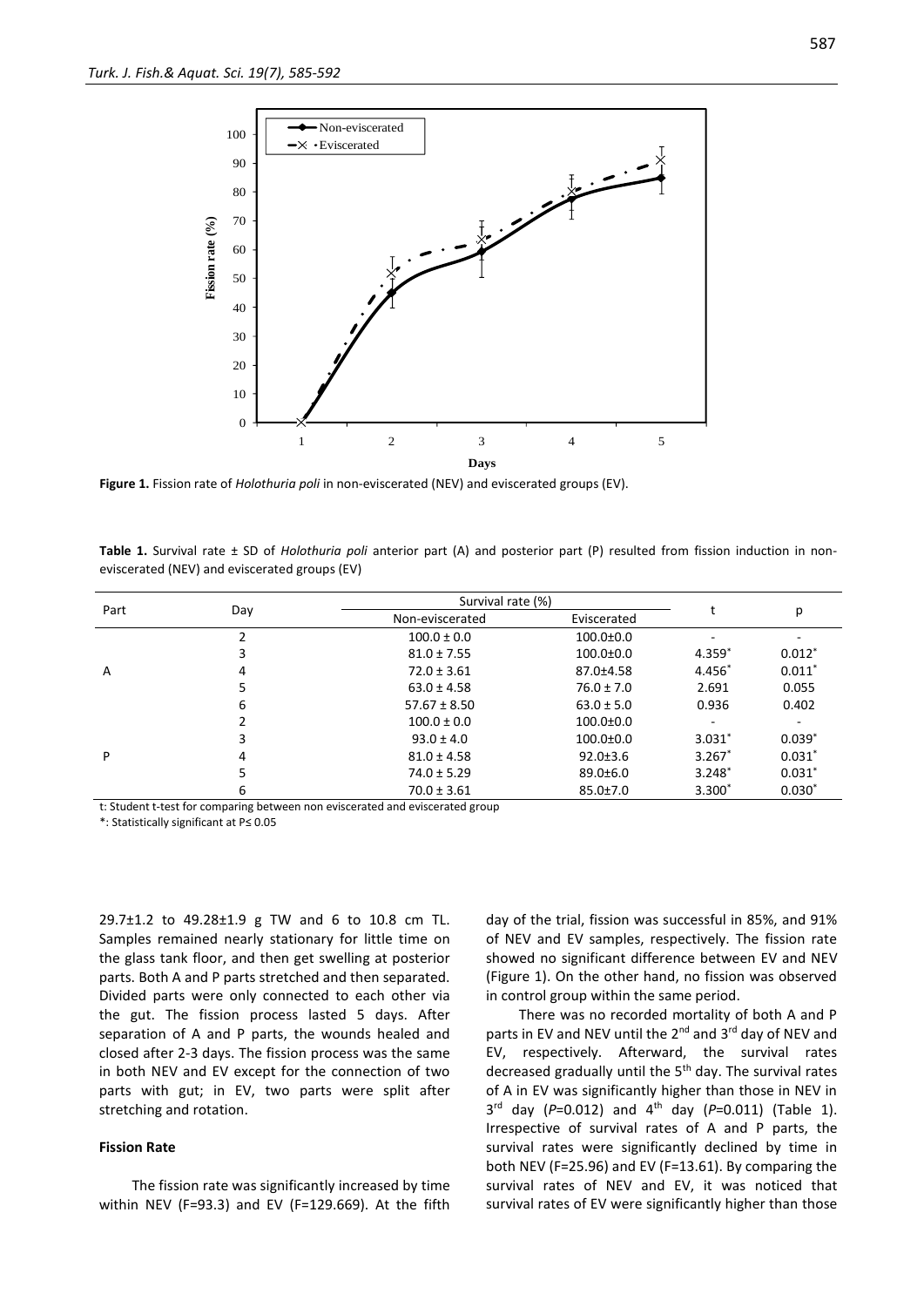**Table 2.** Survival rate ± SD of *Holothuria poli* total divided parts resulted from fission induction in non-eviscerated (NEV) and eviscerated groups (EV)

|     | Survival rate (%)           |                                  |  |  |
|-----|-----------------------------|----------------------------------|--|--|
| Day | Non-eviscerated             | Eviscerated                      |  |  |
|     | $100.0^{\circ}$ ±0.0        | $100.0^{\text{ a}}$ ± 0.0        |  |  |
|     | $87.0b \pm 8.51$            | $100.0^{\text{ a}}$ ± 0.0        |  |  |
| 4   | 76.50 ° ±6.16               | $89.50^{\circ}$ ± 4.59           |  |  |
|     | 68.50 $\text{cd } \pm 7.48$ | $82.50^{bc} \pm 9.20$            |  |  |
| 6   | 63.83 $d$ ±8.93             | $74.0^{\circ}$ ± 13.22           |  |  |
|     | 25.960* (<0.001*)           | $13.613'$ (<0.001 <sup>*</sup> ) |  |  |

F: F test (ANOVA) for comparing between different days in each group

Significance between groups was done using Post Hoc Test (LSD)

\*: Statistically significant at P≤ 0.05



**Figure 2.** Survival rate of *Holothuria poli* anterior part (A) in non-eviscerated (NEV) and eviscerated groups (EV) after fission induction.

in NEV during the period from  $2^{nd}$  to  $5^{th}$  day (Table 2). Regardless of NEV and EV, P survival rates attained higher values than those of A.

#### **Rates of Survival, Growth and Gut Regeneration**

During the rearing experiment in open sea**,** the temperature values reached the lowest average value (17°C) and highest average pH value (8.3) in February. Afterward, the average temperature showed a gradual increase until reaching 25°C in June. However, the lowest pH average value of 8 was recorded in January then increased to 8.3 in June (Figure 2).

Over five month rearing period of divided parts, the mortality of A in both NEV and EV exceeded 90%, therefore, the survival and growth rates were calculated in the total remaining parts and not in A and P parts separately. The survival rates of divided parts showed a significant sharp decrease by time in NEV (F=152.678) and EV (F=30.330). The difference of survival rate between EV and NEV was significant (*P*<0.05). It was 12% and 51% in NEV and EV, respectively (Figure 3).

In both EV and NEV, weight was declined gradually after the fission induction, but thereafter, there was an increase in weight from  $10<sup>th</sup>$  week in EV and from 15<sup>th</sup> week in NEV which correspond to April and June, respectively (Figure 4). No significant difference in weight gain was recorded between EV and NEV during the rearing period.

After fission, anterior parts of NEV kept esophagus, calcareous ring, Polian vesicle, gonad base without tubules, right respiratory tree and part of the intestine. However, A in EV was noticed to have esophagus, calcareous ring, part of right respiratory tree and gonad base without tubules. Regarding P, parts of the intestine, left respiratory tree and cloaca were kept in NEV, while EV was observed to have only part of right respiratory tree and cloaca.

Gut regeneration was monitored over 20 weeks in both divided parts. The regeneration process has taken longer period in NEV than in EV. The digestive tube regeneration was completed in the  $8<sup>th</sup>$  week in EV while it was in the 12<sup>th</sup> week in NEV. Additionally, the mouth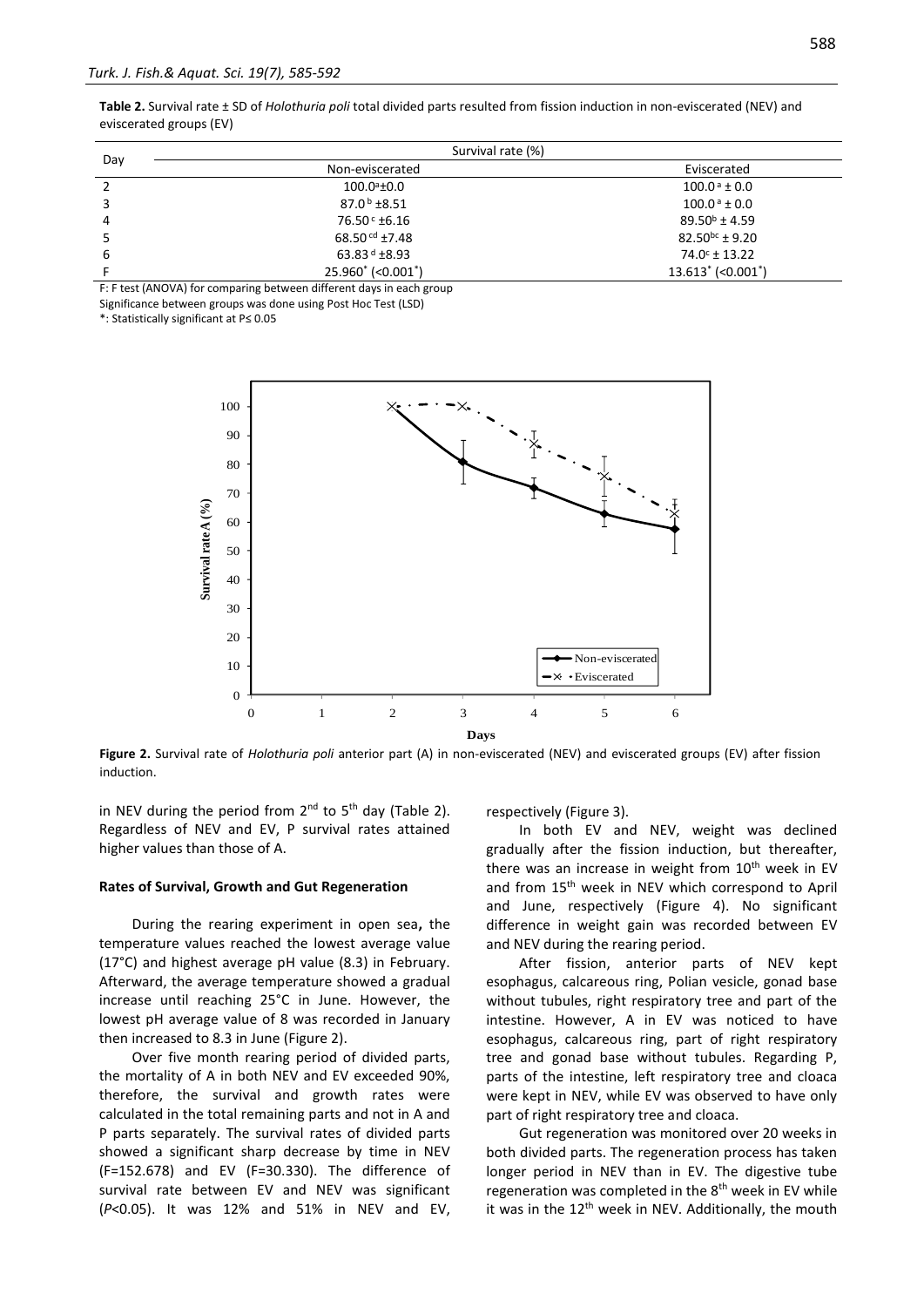

**Figure 3.** Survival rate of *Holothuria poli* posterior part (P) in non-eviscerated (NEV) and eviscerated groups (EV) after fission induction



**Figure. 4.** Temperature and PH average values of rearing area during the experimental period.

was formed in P before anus in A in both EV and NEV. No regeneration of respiratory tree and gonads was noticed either in EV or NEV divided parts during the experimental period.

#### **Discussion**

On the face of notable holothurian power of fission, evisceration, and regeneration, the current study presents a new method of asexual reproduction (fission) induction in one of Egyptian Mediterranean holothurian species, *Holothuria polii*. The conventional method of fission induction in all previous studies was the fitting rubber bands or nylon string or cable tie (Purwati and Dwiono, 2005) or peristaltic silicone tubes (Toscano and Cirino, 2018) around the middle of the normal specimen. However; the present study induced samples of *H. polii* to chemically eviscerate as described by Byrne (1985) prior to fission induction by body fitting. Obtained results of the new method were represented by EV group while those for conventional method were by NEV. Rates of fission, survival, growth and gut regeneration were investigated and compared between the NEV and EV to illustrate the significance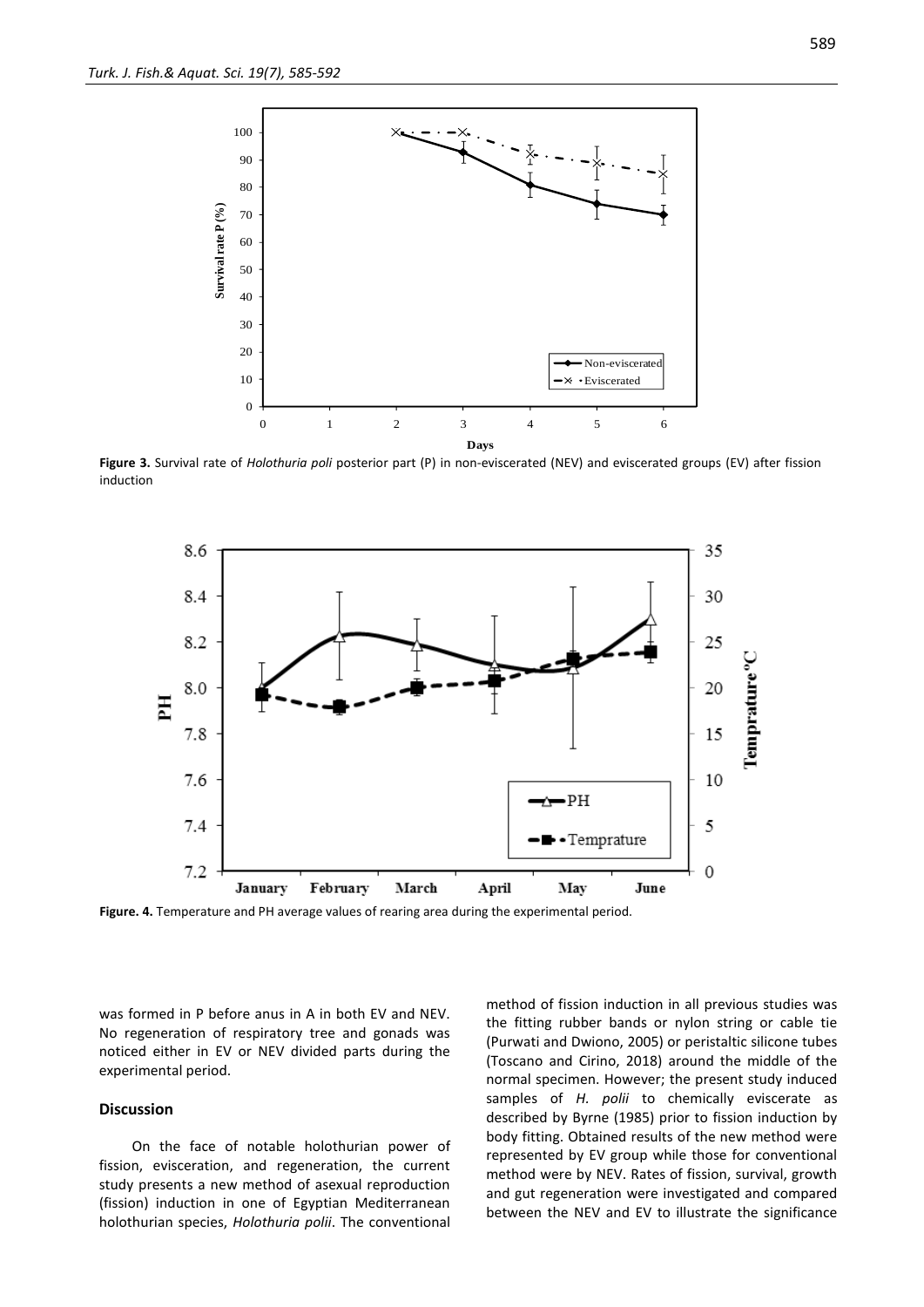#### of the suggested method.

Nevertheless, *H. polii* is non-fissiparous; the present study was succeeded experimentally in inducing it to fission by 85% and 91% in NEV and EV, respectively. Regardless of the applied method, the duration taken by *H. polii* to attain the highest fission rate was 5 days which was significantly shorter than 11 days recorded by Toscano and Cirino (2018). The results of the survival rate of new method were significantly higher than those for conventional method during the period from  $2^{nd}$  to  $5^{th}$  day after fission induction. In both methods, survival rate of *H. polii* was similar to the recorded holothurian survival rates values after fission induction that varied but almost keep higher percentage for P than A such as *Actinopyga mauritiana, H. fuscogilva, S. variegatus* (O'Loughlin and O'Hara, 1992)*, Apostichopus japonicus, H. scabra* (Kille, 1942; Emson and Wilkie, 1980; Kohtsuka, Arai, & Ushimura, 2005), *H. atra* (Chao, Chen, & Alexander, 1993) and *Stichopus chloronotus* (Conand, Uthicke, & Hoareau, 2002). Similarly, total mortality of A was attained in *S. variegatus*, *H. fuscogilva* (Reichenbach, Nishar, & Saeed, 1996). By contrast, *Bohadshia marmorata* showed no mortality for both parts (Purwati and Dwiono, 2005) as well in experimentally fission induced *H. polii* by Toscano and Cirino (2018).

The remaining organs after fission induction in A of *H. polii* were similar to those of most holothurian species. Esophagus, calcareous ring, Polian vesicle, right respiratory tree, and part of intestine were mostly contained in A, whereas gonad basis mostly kept without tubules. However, gonad may be absent in A of some species such as *H. edulis* and *S. chloronotus* (Uthick, 1997). With regard to remaining organs of *H. polii* P, it was noticed to keep parts of the intestine, left respiratory tree and cloaca as reported in *H. edulis* and *S. chloronotus* (Uthick, 1997). However, *H. atra* contained both of respiratory trees, rete mirabile, and intestine (Uthick, 1997). This discrepancy of remaining organs was not only reported among holothurian species but also within the same species as observed in *H. leucospilota* (Purwati and Dwiono, 2007). Variations of remained organs of both divided parts were noticed in NEV and EV; A kept part of the right respiratory tree in EV, while A hold the whole right respiratory tree in NEV. In addition, P of NEV was observed with a left respiratory tree; however, P had part of the right respiratory tree in EV.

After five month rearing period of *H. polii* divided parts, the low survival rate of around 10% for A was recorded for both methods. This finding is in agreement with previous studies of non-fissiparous *H. arenicola* which attained survival percentage of 40% after 21 days (Raouf, Fatma, & Mohamed, 2000) and 0% after 75 days (Moussa, 2009). Low recorded values of A survival may be attributed to oxygen uptake deficiency as A obtains oxygen through diffusion across the body wall until complete regeneration of respiratory tree as reported by Reichenbach, Nishar, & Saeed (1996). Further, inability to restore the lost body fragments after fission induction may be another cause for low A survival (Emson and Wilkie, 1980; O'Loughlin and O'Hara, 1992; Kohtsuka, Arai, & Ushimura, 2005; Mashanov, Dolmatov, & Heinzeller, 2005; O'Loughlin *et al*., 2009). Regardless of A and P parts, the overall survival rate showed a significant difference between two methods. It was 12% and 51 survival rate for the conventional and new method, respectively.

Studies of regeneration abilities are important to develop cultivation technologies and increase holothurian populations as reported by Dolmatov (2014). Regeneration of the internal organs after fission has been described in varying degrees of details for 6 holothurian species: *H. difficilis* (Deichmann, 1922), *H. parvula* (Emson and Mladenov, 1987), *H. atra* (Boyer, Cailasson, & Mairesse, 1995; Conand, 1996), *H. leucospilota* (Conand, Morel, & Mussard, 1997), *S. chloronotus* (Conand, Armand, Dijoux, & Garryer, 1998), and *C. schmeltzii* (Dolmatov, Khang, & Kamenev, 2012). Precedence of *H. polii* mouth formation indicated that P regeneration rate was faster than A. This finding is in similarity to findings of *H. parvula* (Kille, 1942), *S. variegates* (Reichenbach, Nishar, & Saeed,1996*), H. atra* (Purwati, Dwiono, Indriana, & Fahmi, 2009) and *H. impatiens* (Nugroho, Hartati, & Suprijanto, 2012). As pointed out in studies *H. parvula* (Kille, 1942) and *H. atra* (Conand, 1996), the late regeneration of reproductive system in *H. polii* was against early regeneration of digestive system.

More attention was directed in the current study toward gut regeneration for its evident importance in providing the suitable time for feeding the dividing individuals and the releasing time to their natural habitat. The new method showed a considerable effect on shortening the period of gut regeneration; gut was completed in the  $8<sup>th</sup>$  week and  $12<sup>th</sup>$  week in new and conventional methods, respectively. Gut regeneration in new method was completed in February at the lowest recorded average temperature of 17.8°C in the rearing period, while it was recorded in March for the conventional method at 20°C average temperature. Carnevali (2006) and Garcı´a-Arrara´s and Greenberg (2001) stated that regenerative potential can greatly differ among holothurian groups and ages. In the present study, regardless of the used method, the time of 56 - 84 days which were taken by *H. polii* to attain complete gut regeneration was almost longer than that recorded for *H. polii* by Toscano and Cirino (2018) (45- 65). This variation may be also due to the difference in geographical locations besides differences in sample size, ambient temperature and rearing method. However, many holothurian species regenerate within shorter period such as *H. scabra* which required only 7 days (Bai, 1971); *H. glaberrima* with 20-30 days regeneration period (Garcı´a-Arrara´s *et al.,* 1998); and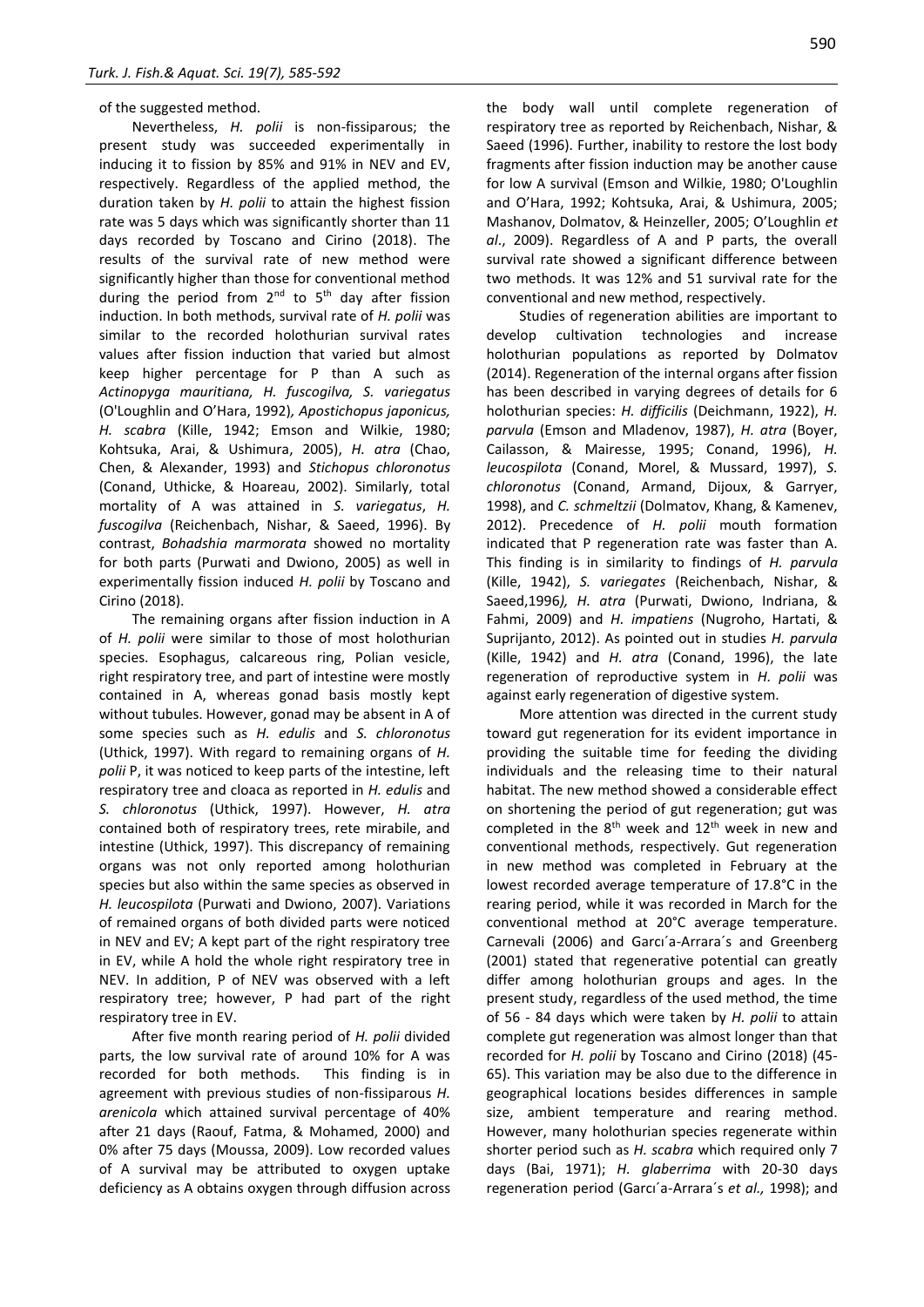*H. atra, H. leucospilota, H. edulis*, and *H. hilla* that completed the gut regeneration for both parts by 40-50 days post fission induction (Dolmatov, Khang, & Kamenev, 2012). On the other hand, the longest recorded period for gut regeneration was for *Stichopus mollis* which need 145 days (Dawbin, 1949). It is noteworthy that many authors indicated that regeneration is influenced by aquarium conditions, as well as by experimental variables (e.g. Reinschmidt, 1969; Garcı´a-Arrara´s and Greenberg, 2001). Most of the previous findings, however, were obtained with animals kept in the laboratory, whereas, the present study investigated the gut regeneration in the natural environment at 20-23˚C, and 8-8.3 pH.

Growth rate after fission induction was previously studied in *B. marmorata* and *H. atra* (Laxminarayana, 2006), *H. parvula* (Kille, 1942) and *Apostichopus japonicus* (Dolmatov and Mashanov, 2007). In the present study, weight loss over the rearing period of *H. polii* divided parts was observed in regeneration period. This reduce in weight was a consequence of non-feeding behavior during the regeneration period (Emson and Mladenov, 1987; Conand, Morel, & Mussard, 1997) which may lead to minimum metabolic expenditure (Uthick, 1997). Weight loss could be also attributed to remaining organ lysis (Emson and Mladenov, 1987; Conand, Morel, & Mussard, 1997; Dolmatov, 2014) that may provide energy for recovery and regeneration (Purwati and Dwiono, 2007). Further, many studies mentioned that holothurian tegument may be involved in feeding and respiration (Hyman, 1955). Observation of sand within the newly regenerated intestine indicates the feeding restarting and intestine functioning. Weight gain of *H. polii*  divided parts observed at the  $10^{th}$  and  $15^{th}$  week in EV and NEV coinciding with March and April, respectively at a temperature range of 20-20.75°C.

In accordance to exploitation of Egyptian holothurian resources for the Asian market which has been developed by the year 2000 along the Egyptian Mediterranean coast on a large scale resulted in local extinction of high-value species in many localities (Abdel Razek, Abdel Rahman, Mona, El-Gamal, & Moussa, 2007; Moussa, 2009). Fission induction will acquire particular significance for commercially valuable species that are exposed to widespread overfishing as suggested by Purcell (2010). Undoubtedly, knowledge of asexual reproduction has a great influence on cultivation technologies and subsequently on enhancing the holothurian populations. Therefore, the findings from this study are valued to aquaculture specialists who produce individuals through fission.

#### **References**

Abdel Razek, F.A., Abdel Rahman, S.H., Mona, M.H., El-Gamal, M.M., & Moussa, R.M. (2007). An observation on the effect of environmental conditions on induced fission of the Mediterranean sand *sea cucumber, Holothuria arenicola* (Semper, 1868) in Egypt. SPC Beche-de-Mer Information Bulletin*, 26*, 33-34.

- Aydin, M. (2016). Sea Cucumber (Holothuroidea) Species of Turkey. Turkish Journal of Maritime and Marine Science*, 2*, 49-58.
- Aydin, M. & Erkan, S. (2015). Identification and some biological characteristics of commercial sea cucumber in the Turkey coast waters. International Journal of Fisheries and Aquatic Studies, *3*, 260-265.
- Bai, M.M. (1971). Regeneration in the Holothurian, *Holothuria scraba* Jager. Indian Journal of Experimental Biology*, 19*, 467–471.
- Boyer, C., Cailasson, S., & Mairesse, K. (1995). Asexual reproduction in *Holothuria atr*a on a reef of Reunion Island in the Indian Ocean. SPC Beche-de-Mer Information Bulletin, *7*, 7–9.
- Byrne, M. (1985). Evisceration behavior and the seasonal incidence of evisceration in the holothurian *Eupentacta quinquesemita* (selenka). *Ophelia*, 24, 75-90.
- Carnevelio, M.D.C. (2006). Regeneration in Echinoderms: repair**,** regrowth, cloning. Invertebrate Survival Journal, *3*, 64–76.
- Chao, S.M., Chen, C.P., & Alexander, P.S. (1993). Fission and its effect on population structure of *Holothuria atra*  (Echinodermata: Holothuroidea) in Taiwan. Marine Biology, *116*, 109–115.
	- https://dx.doi.org/10.1007/BF00350738
- Conand, C. (1996). Asexual reproduction by fission in *Holothuria atra*: variability of some parameters in populations from the tropical lndo-Pacific. Oceanologica Acta, *19*(3-4), 209-216
- Conand, C., Armand, J., Dijoux, N., & Garryer, J. (1998). Fission in a population of *Stichopus chloronotus\_on* Reunion Island, Indian Ocean. SPC Beche-de-Mer Information Bulletin, *10*, 15–23.
- Conand, C., Morel, C., & Mussard, R. (1997). A new study of asexual reproduction in holothurian: fission in *Holothuria leucospilota* populations on Reunion Island in Indian Ocean. SPC Beche-de-Mer Information Bulletin, *9*, 5–11.
- Conand, C., Uthicke, S., & Hoareau, T. (2002). Sexual and asexual reproduction of the holothurian *Stichopus chloronotus* (Echinodermata): A comparison between La Réunion (Indian Ocean) and east Australia (Pacific Ocean). Invertebrate Reproduction and Development, *4*1, 235–242

https://dx.doi.org/10.1080/07924259.2002.9652756.

- Dawbin, W.H. (1949). Auto-evisceration and the regeneration of viscera in the holothurian *Stichopus mollis* (Hutton). [Transactions of the Royal Society of New Zealand,](https://www.google.com.eg/url?sa=t&rct=j&q=&esrc=s&source=web&cd=2&cad=rja&uact=8&ved=0ahUKEwj3lbmlqafXAhUQJ-wKHa-0AnUQFggtMAE&url=https%3A%2F%2Fnatlib.govt.nz%2Fcollections%2Fa-z%2Ftransactions-of-the-royal-society-of-new-zealand&usg=AOvVaw1Ru0GuwiZZqHtMBQWBnX_O) *7*, 497-523.
- Deichmann, E. (1922). On some cases of multiplication by fission and of coalescence in Holothurians; with notes on the synonymy of *Actinopyga parvula.* Dr. Th. Mortensen's Pacific expedition, *4*,199–214.
- Dolmatov, I.Y. (2014). Asexual reproduction in holothurians. Scientific World Journal*.* 2014, 13. https://dx.doi.org/ 10.1155/2014/527234.
- Dolmatov, I.Y, Khang, N.A., & Kamenev, Y.O. (2012). Asexual reproduction, evisceration, and regeneration in holothurians (Holothuroidea) from Nha Trang Bay of the South China Sea. Russian Journal of Marine Biology, *38*(3), 243–252.
	- https://dx.doi.org/10.1134/S1063074012030042.